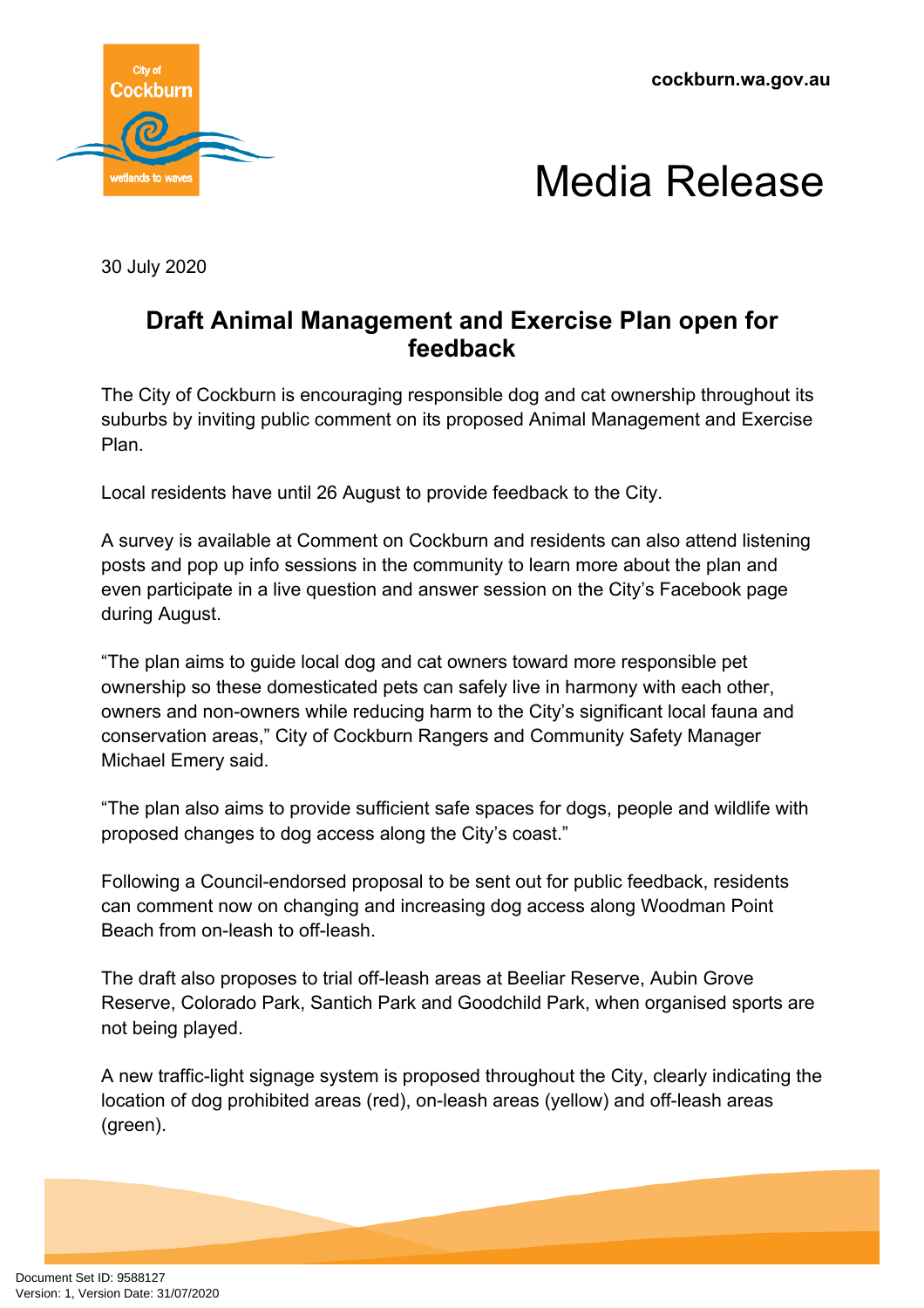



Residents are also asked to comment on proposals for the possible future establishment of enclosed dogs parks at Macfaull Park in Spearwood and Radonich Park in Beeliar.

City of Cockburn Environment Manager Chris Beaton said one objective of the plan was to better manage stray, feral and domestic cats.

"While dog registrations in the City continue to increase, the registration of cats as required under the *Cat Act 2011*, is declining," Mr Beaton said.

The City proposes to enact amended Cat Management Laws outside those required by the *Cat Act 2011*. This timeframe would enable a smooth transition in the community while providing adequate time for laws to pass through relevant agencies.

These local laws could include prohibiting cats from regional parks, conservation and bushland areas inhabited by vulnerable fauna, and ultimately cats needing to be retained within their owners' property at all time, similar to requirements for dog owners under the Dog Act 1976.

The City will lobby the State Government, with the assistance of the WA Local Government Association, to have the *Cat Act 2011* amended to allow the City to implement proposed Cat Management Laws, ensuring state wide consistency.

A range of initiatives are proposed to help the City and its residents achieve animal management objectives including subsidised dog and cat microchipping, smart traps and GPS tagging of cat traps in conservation reserves, geo-fenced areas with Radio-Frequency Identification readers to tag animals entering prohibited areas, solarpowered sensor lights for dog owners using enclosed dog parks at night, and dog-wash stations at dog parks and C. Y. O'Connor Beach.

Document Set ID: 9588127<br>Version: 1, Version Date: 31/07/2020